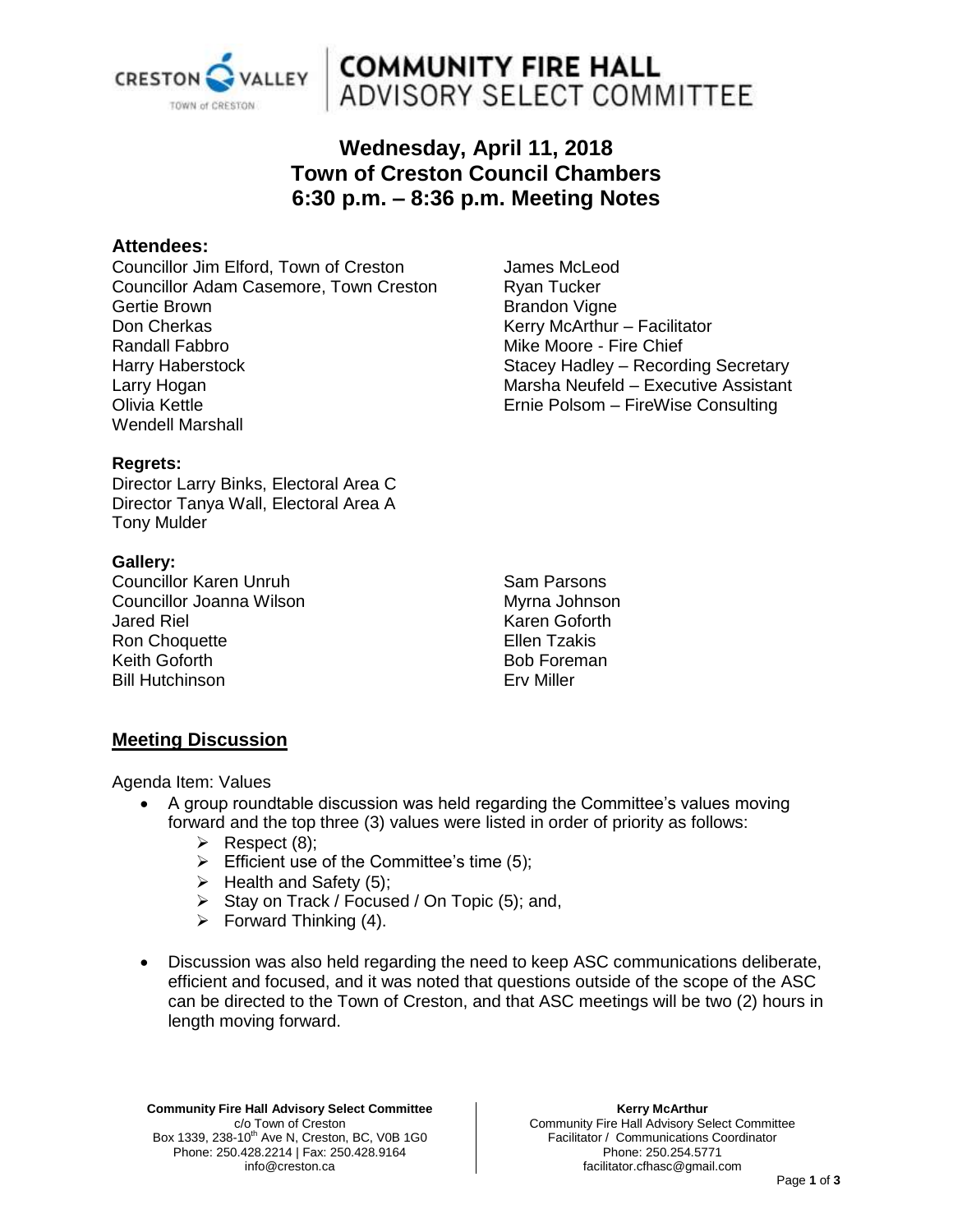

# **COMMUNITY FIRE HALL** ADVISORY SELECT COMMITTEE

Agenda Item: Creston Fire Department Interim Measures Report (IMR)

- E. Polsom clarified the following:
	- $\triangleright$  that long term exposure in the current Fire Hall for full time Fire Department staff has a different risk profile and is of greater concern from a health and safety perspective than episodic or short-term exposure;
	- $\triangleright$  that the IMR is intended to manage and mitigate issues within the Fire Hall, while providing recommendations to address deficiencies for a safer environment within the Fire Hall in the short term;
	- $\triangleright$  that the Town of Creston, as the employer, is responsible to prioritize the IMR's recommendations per legislation with staff safety as a priority;
	- $\triangleright$  that WorkSafeBC primarily issues orders to organizations who do not voluntarily address health and safety issues in the workplace;
	- $\triangleright$  that the nineteen (19) recommendations relate to the current Fire Hall and that eighteen (18) of the recommendations essentially manage the impact of recommendation number thirteen (13); and,
	- $\triangleright$  that the IMR was developed and is based upon referenced scientifically established sources including but not limited to accepted industry standards and practices, the National Fire Protection Association (NFPA) regulations and ongoing cancer research.
- Discussion was held regarding the concern for the health and safety issues within the current Fire Hall and it was noted that the Committee will consider a "wants vs. needs" approach moving forward.
- K. McArthur advised that the Fire Department is in the process of relocating their administrative offices to Town Hall in response to the IMR and the noted contamination and air quality concerns.
- E. Polsom provided clarification with respect to several general principles, including but not limited to the following:
	- $\triangleright$  visual appeal of a new Fire Hall;
	- $\triangleright$  appropriate use of funds cost effective;
	- multifunction or not (will a new Fire Hall include Search and Rescue or BC Ambulance);
	- $\triangleright$  what are the cost implications of a multifunction building;
	- $\triangleright$  is a Public / Private Partnership (P3) an option; and,
	- $\triangleright$  what are the desired outcomes / design.
- Discussion was also held regarding the previous siting studies and it was noted that a fifty (50) year Fire Hall is required and that renovations of the current Fire Hall and the development of a new Design Development Report are not feasible options to proceed with.

#### *The Committee accepted the Creston Fire Department Interim Measures Report and the Industrial Hygienist Review as information to move forward with.*

**Community Fire Hall Advisory Select Committee** c/o Town of Creston Box 1339, 238-10<sup>th</sup> Ave N, Creston, BC, V0B 1G0 Phone: 250.428.2214 | Fax: 250.428.9164 info@creston.ca

**Kerry McArthur** Community Fire Hall Advisory Select Committee Facilitator / Communications Coordinator Phone: 250.254.5771 facilitator.cfhasc@gmail.com